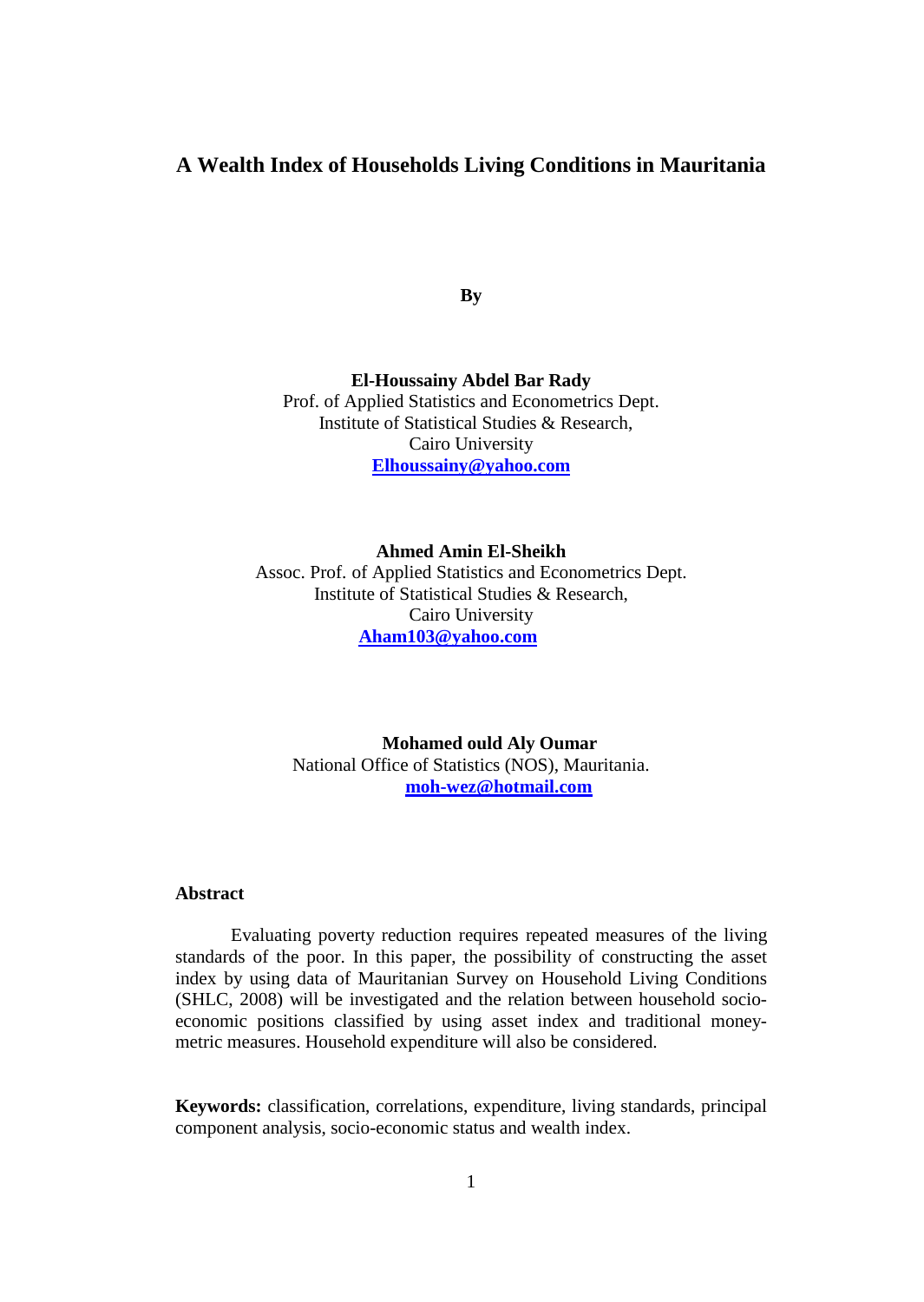### **1-Introduction**

Measuring standard of living has historically been problematic because of the difficulty of defining an aggregate measure that captures the notion of well-being (Mazumdar, 1999).

Methods for assessing household socio-economic status can be categorized into two major groups: money-metric measures and alternative approaches. The first category is traditionally used by the economists because it is easy to measure in a monetary definition and is widely well understood by the public. Its concept relies on the assumption that a person's material standard of living largely determines their well-being. Thus, the poor are defined as those who engage in a material standard of living measured by income and expenditure below a certain level – the poverty line (Falkingham, and Nmziel, 2001).

Economists traditionally prefer to use an indicator in money term – income or consumption – to assess household's poverty and living standards. Although the best indicator of household welfare is the actual consumption of individual on food or other goods and services such as health and education, those individual's consumption is difficult to be disaggregated. In practice, income and expenditure data are therefore commonly used to proxy for the level of consumption utilized (Atkinson, 1989).

Income refers to the earnings of individuals or households from productive activities and current transfers. It can be seen as comprising claims on goods or services produced by individuals or households. In contrast, consumption refers to resources actually consumed by household members. Generally, economists prefer consumption or expenditure to income. This is because income tends to vary over a course of a year, especially in developing countries where income highly depends on seasonal agriculture. Moreover, large proportion of household's income in developing countries is shared by the informal sector and self employment both inside and outside agriculture. This makes the accuracy of income be problematic.

Criticisms have been made over using monetary measures, either income or expenditure, to assess household's living status and socio-economic status in developing countries. One criticism is that using a monetary indicator does not take into account how money is earned and how much time is spent working. The quality of income and expenditure data is most likely to be poor, particularly in middle- and low-income countries. Thus, other non-monetary indicators of household welfare such as the asset-based index have been introduced and developed as an alternative tool for classifying household socio-economic status (Filmer and Prichett, 2001).

The asset index has been introduced by researchers since 1999 (Filmer and Prichett, 1999). This method employs data of household's assets such as durable and semi-durable goods to describe household welfare instead of using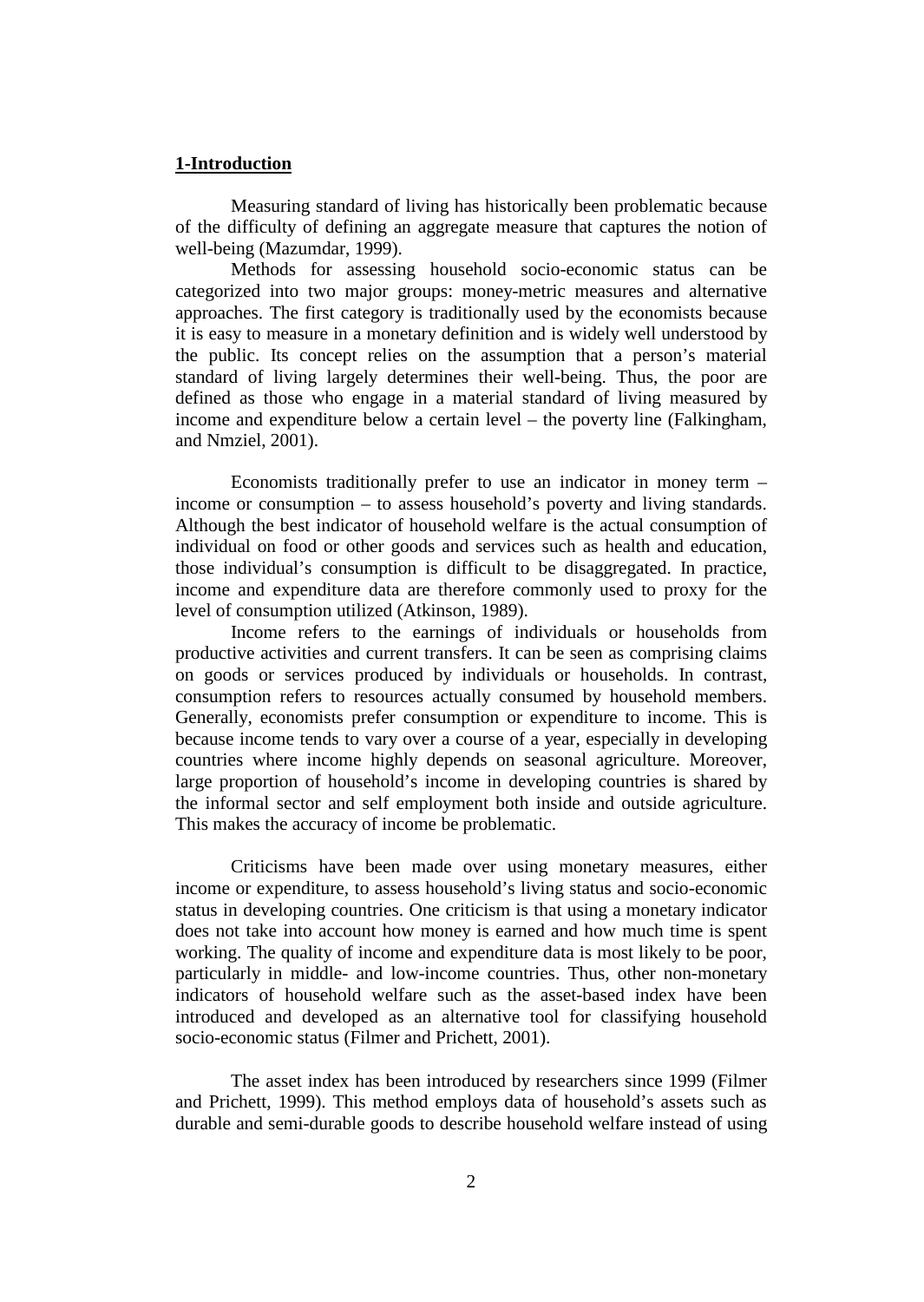household's income or expenditure data. The concept of the asset index relies on evidence that money metric measure is too narrow for defining household welfare and this index is most likely to be consistent with the financial means. In addition, the index requires less data intensive which possibly result in smaller measurement error. This data assumedly is easy, quick to collect and reliable because it necessitates few questions; and these elicit yes-no answers ("Do you have a radio?") or a choice from among very few commonly known options ("What kind of toilet does your family use?") .This would be a very useful tool for a national household survey which income and expenditure data are unreliable (Rutstein and Kiersten, 2004).

The original list of assets and services used to calculate the Wealth Index was based on questions already in the household questionnaire for purposes other than determining economic status. For example, type of flooring, type of toilet and type of water supply were asked because of their relationship with diarrhea.

Wagstaff, and Watanabe (2003) discussed the choice of socio-economic status in the measurement of health inequality, concluding that an index based on assets performs as well as one based on consumption. Rutstein et al. (2004) compared the DHS Wealth Index with more traditional indexes of consumer expenditures, concluding that the Wealth Index better represents long-term (permanent) economic status and also is much easier to implement.

Asset information was collected with the SHLC, which collected data on 13,705 households. Household Questionnaire and covered information on household ownership of a number of consumer items, such as electricity, radio, television, refrigerator, ownership of agricultural land and size, ownership of farm animals by type and number, telephone (fixed and mobile) and cooking fuel, as well as dwelling characteristics, such as source of drinking water, sanitation facilities and type of material used for flooring.

Principal Components Analysis (PCA) was used to assign the indicator weights. Also, factor analysis process has been used as follows:

First standardized (normalized) the indicator variables; then the factor loadings are calculated; and finally, for each household, the indicator values are multiplied by the loadings and summed to produce the household's index value. In this process, only the first of the factors produced is used to represent the wealth index.

The cut points in the wealth index at which to form the quintiles are calculated by obtaining a weighted frequency distribution of households. Thus, the distribution represents the national household population, where each member is given the wealth index score of his or her household. The persons are then ordered by the score (ranked), and the distribution is divided into five sections (20%- for each). Then the household score is recoded into the quintile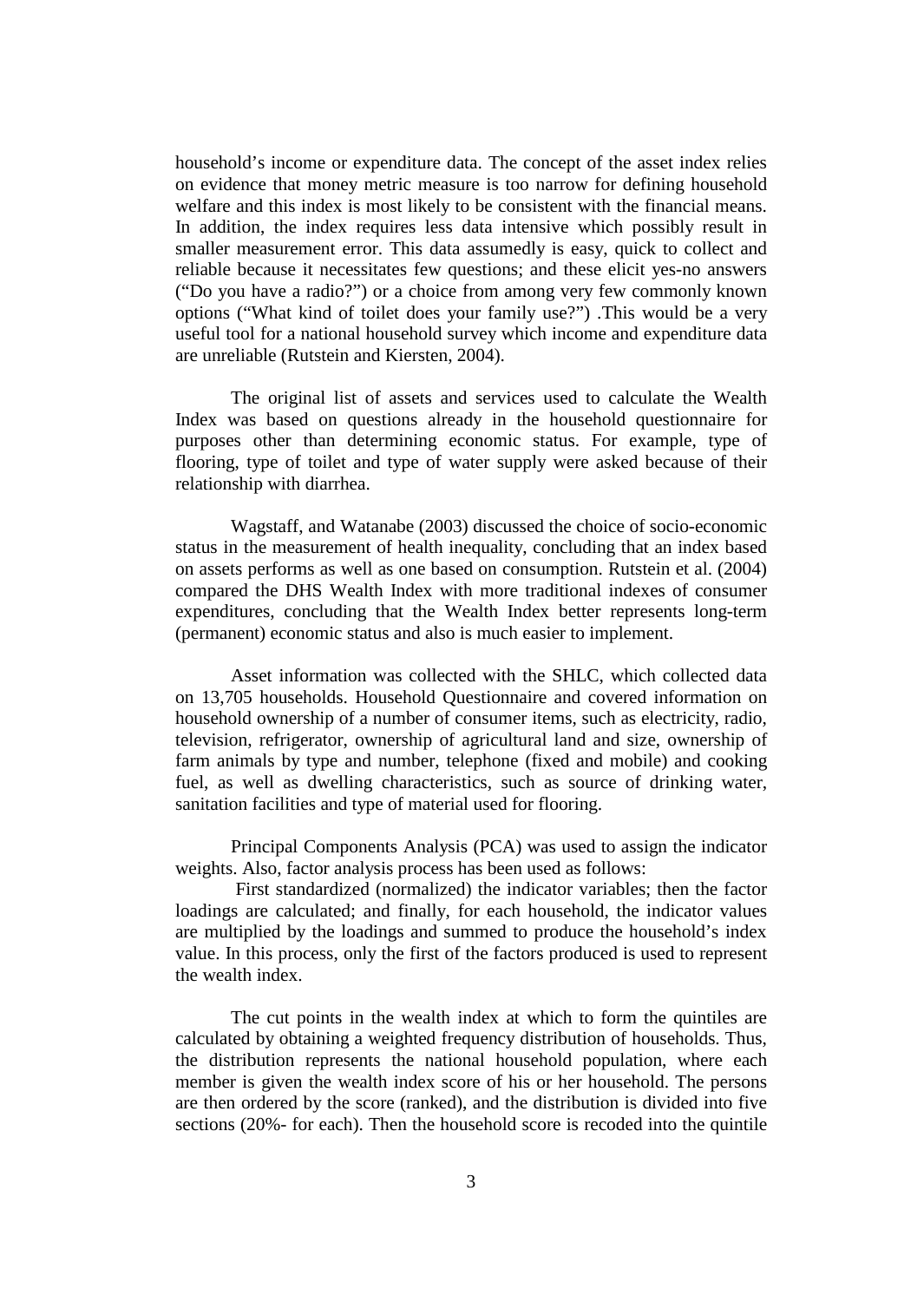variable so that each member of a household also received that household's quintile category.

To evaluate the performance of such indicators, the data sets which include indicators and economic variables that are meant to represent, that is, household consumption expenditures or incomes have been required.

#### **2- Data sources**

The SHLC, 2008 were used as the main data sources for computing the asset index. Data of housing characteristics, ownership of household assets, and water supply were used to construct the wealth index. Household expenditure per individual was also used for classifying individual socioeconomic positions compared with using the asset index. In this paper the terms "wealth index" and "asset index" were used interchangeably

This paper adopted an approach of constructing the asset index by using PCA. Household survey data which included housing characteristics, household durable and semi-durable assets were used for constructing the asset index of Mauritanian' households. Then, a comparison between using household expenditure and the asset index to classify household socioeconomic positions were carried out.

Since, the proportion of population in Mauritania below the national poverty line in 2008 was 42.1 % (National Office of Statistics (NOS), 2008), then, households in the first and second quintiles of the Wealth score can be assumed as those having living standards below the poverty line. A comparison between poor households classified by the asset index and national poverty line can show a correlation and consistency between the asset index and household expenditure.

### **3- Method of Analysis**

In Principal Component Analysis a new set of variables is created as linear combinations of the original set. If  $X_1, X_2, \ldots, X_p$  are the original set of p variables, then a variable Y formed from a linear combination of these takes the form:

$$
Y = a_1 X_1 + a_2 X_2 + \dots + a_p X_p, \tag{1}
$$

Where the  $a_i$ 's  $(i = 1, 2, ..., p)$  are the principal component coefficients.

The linear combination that explains the maximum amount of variation is called the first principal component. A second principal component (another linear combination) is then found, independent of the first, so that it explains as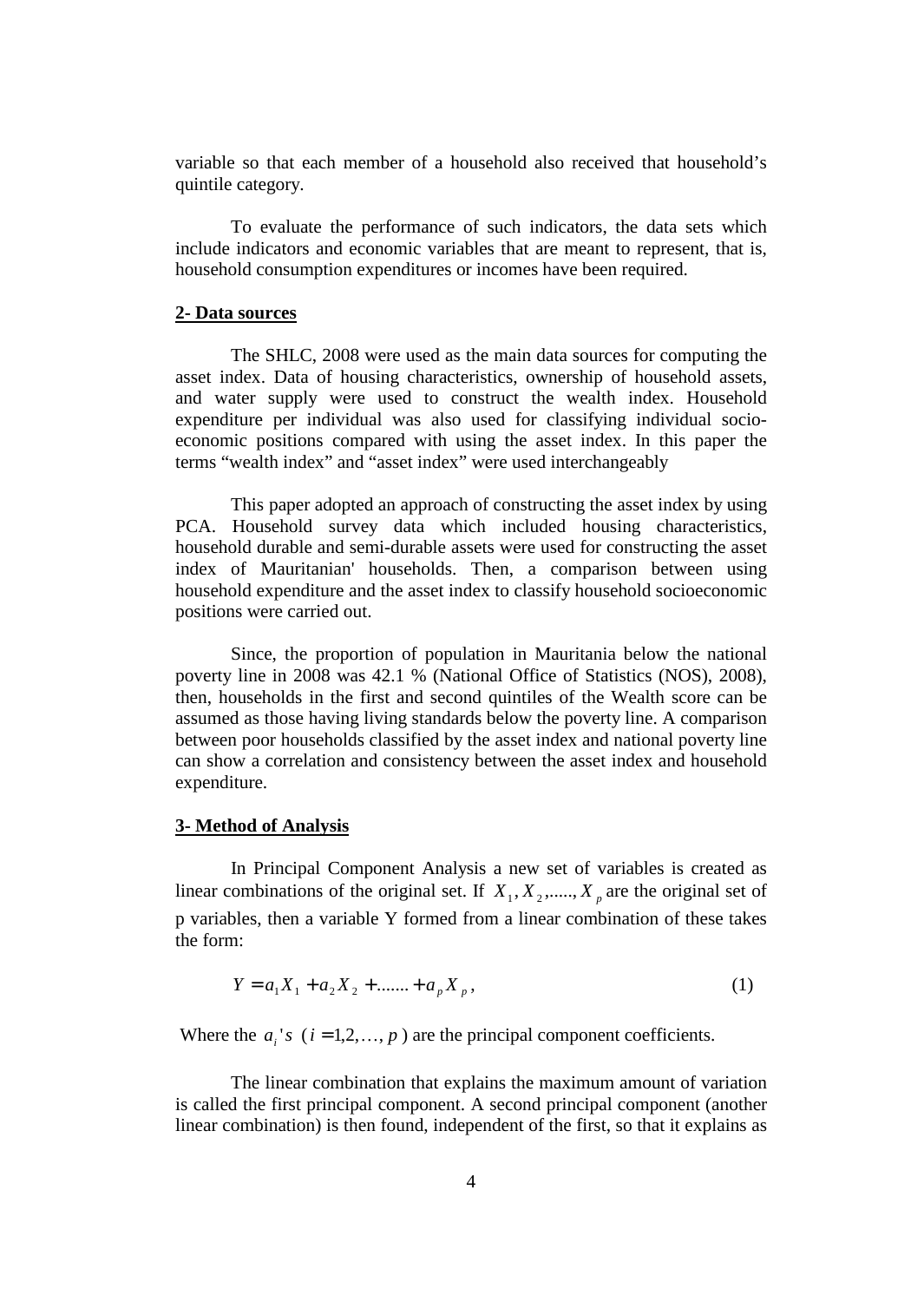much as possible of the remaining variability. Further components are then created sequentially, each new component being independent of the previous ones. If most (for instance, 80% to 90%) of the total population variance, for large p, can be attributed to the first one, two or three components, then these components can replace the original p variables without much loss of information, then essentially, the number of variables to be analyzed has been reduced from the original set of variables to the new variables (components) (Richard and Dean, 1988).

The magnitude of  $e_{ki}$  of each component of the coefficient vector  $e_i = [e_{1i}, e_{2i, \dots, k}e_{pi}]$  measures the importance of the  $k^{th}$  variable to the  $i<sup>th</sup>$  principal component, irrespective of the other variables. In particular  $e_{ki}$  is proportional to the correlation coefficient between  $Y_i$  and  $X_k$ 

$$
\rho_{Y_i, X_k} = \frac{e_{ki} \sqrt{\lambda_i}}{\sqrt{\sigma_{kk}}}, \qquad i, k = 1, 2, \dots, p. \qquad (2)
$$

The results are presented into two sections: first, details of the asset index calculated by PCA and; second, the relation between the asset index and household expenditure to classify households into different quintiles or deciles. Finally, a comparison between using the asset index and household expenditure to classified households being above or below the poverty line is also explored.

### **3.1 Asset Index**

Table (1) below presented the list of assets and services currently asked in the SHLC questionnaires that used for calculating the Wealth Index.

| Turns of Mauritanian Street, 2006 |  |  |  |  |  |
|-----------------------------------|--|--|--|--|--|
| Items                             |  |  |  |  |  |
| 1- Type of flooring: cement       |  |  |  |  |  |
| 2- Type of flooring: earth/sand   |  |  |  |  |  |
| 3- Type of roof: cement           |  |  |  |  |  |
| 4- Type of roof: wood             |  |  |  |  |  |
| 5-Household having a Television   |  |  |  |  |  |
| 6-Household having a Telephone    |  |  |  |  |  |
| 7- Type of Dwelling: M'bar        |  |  |  |  |  |
| 8- Type of Dwelling: Maison       |  |  |  |  |  |

**Table 1:** Items of Mauritanian SHLC, 2008

It can be noticed that, the water source variable was removed from the set of indicators since it was not statistically significant.

PCA method was used in order to extract the first principal component of 8 assets variables among SHLC, 2008 data sets. This model produces two components with Eigenvalues greater than one, but the first is so much stronger that it alone needs to concern us. It explains 41.4 % of the variance (Table 2).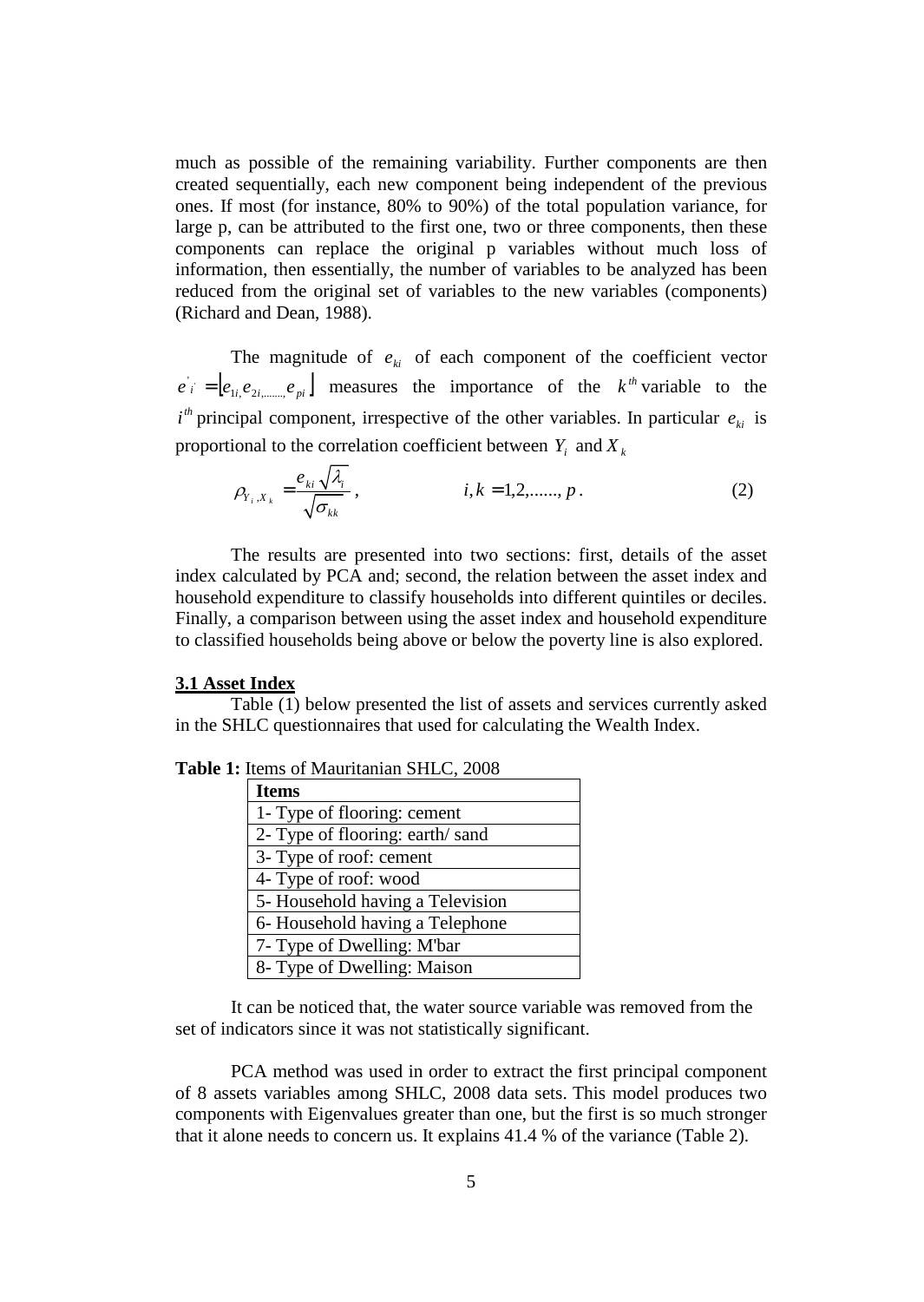|                         | <b>Initial Eigen-values</b> |                                |                        | <b>Extraction Sums of</b><br><b>Squared Loadings</b> |                                           |                        | <b>Rotation Sums of Squared</b><br><b>Loadings</b> |                                           |                 |
|-------------------------|-----------------------------|--------------------------------|------------------------|------------------------------------------------------|-------------------------------------------|------------------------|----------------------------------------------------|-------------------------------------------|-----------------|
| Component               | <b>Total</b>                | Variance<br>ð<br>$\mathcal{S}$ | $\delta$<br>Cumulative | <b>Total</b>                                         | Variance<br>್ರ<br>$\mathcal{S}_{\bullet}$ | $\aleph$<br>Cumulative | <b>Total</b>                                       | Variance<br>್ರ<br>$\mathcal{S}_{\bullet}$ | ళ<br>Cumulative |
| $\mathbf 1$             | 3.309                       | 41.361                         | 41.361                 | 3.309                                                | 41.361                                    | 41.361                 | 2.855                                              | 35.693                                    | 35.693          |
| $\overline{2}$          | 1.739                       | 21.739                         | 63.100                 | 1.739                                                | 21.739                                    | 63.100                 | 2.193                                              | 27.407                                    | 63.100          |
| 3                       | .784                        | 9.798                          | 72.898                 |                                                      |                                           |                        |                                                    |                                           |                 |
| $\overline{\mathbf{4}}$ | .709                        | 8.864                          | 81.762                 |                                                      |                                           |                        |                                                    |                                           |                 |
| 5                       | .555                        | 6.942                          | 88.704                 |                                                      |                                           |                        |                                                    |                                           |                 |
| 6                       | .501                        | 6.264                          | 94.968                 |                                                      |                                           |                        |                                                    |                                           |                 |
| 7                       | .223                        | 2.791                          | 97.759                 |                                                      |                                           |                        |                                                    |                                           |                 |
| 8                       | .179                        | 2.241                          | 100.00                 |                                                      |                                           |                        |                                                    |                                           |                 |

**Table (2):** Total Variance Explained

From the first principal component having a cement floor was the variable that got the highest factor scores. Having a cement roof, a television and a mobile phone were other three variables that had high factor scores (Table 3).

| Factor                           | <b>Component</b> |          |  |
|----------------------------------|------------------|----------|--|
|                                  |                  | 2        |  |
| Has cement/bamboo floor          | .834             | .210     |  |
| Has earth/sand floor             | $-.825$          | .355     |  |
| <b>Has cement roof</b>           | .671             | .218     |  |
| <b>Household has: Television</b> | .661             | .204     |  |
| Household has: mobile phone      | .600             | .192     |  |
| Has Dwelling: M'bar              | $-.063$          | $-0.930$ |  |
| <b>Has Dwelling: Maison</b>      | .171             | .885     |  |
| Has roof of the wood             | -.447            | -.499    |  |

**Table (3):** Factor scores of the variables in the first PCA

After categorizing the population households into 5 quintiles, from the poorest to the richest by using the asset index, the PCA can be used to measure household socio-economic status because the index produces significant differences among different socio-economic groups, especially in the assets with high factor scores. Households in the fourth and the fifth quintiles usually have the assets with high factor score such as having a cement floor, a cement roof and a television, while none or small percentage of households in the first and second quintiles would have such assets. In contrast, higher percentage of households in the first and the second quintiles would own assets with low factor scores such as having an earth/sand floor and a roof of the wood (table 4 to table 8).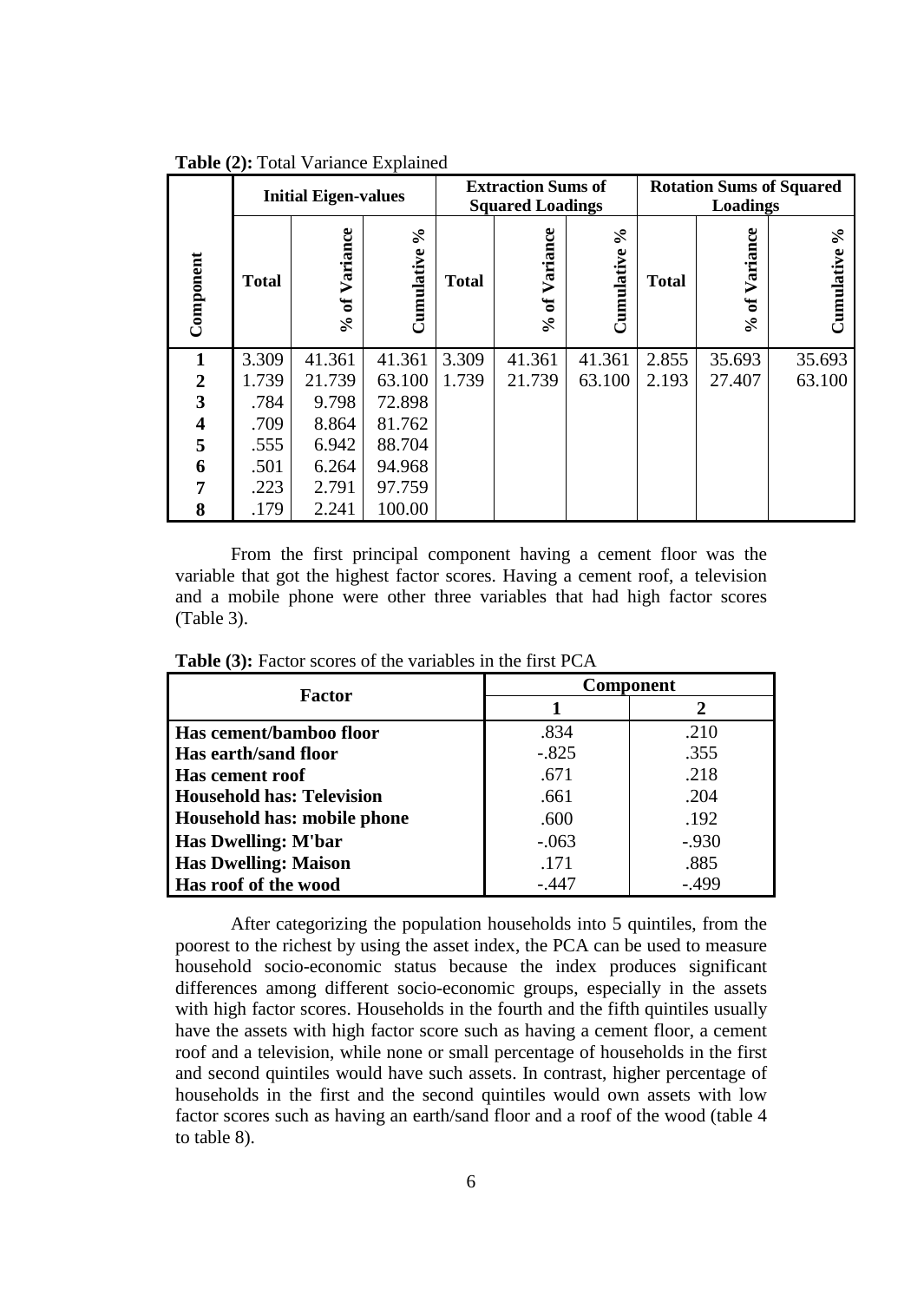| <b>Wealth Index Quintiles</b> | Has cement/bamboo floor | <b>Total</b> |        |
|-------------------------------|-------------------------|--------------|--------|
|                               | N <sub>0</sub>          | Yes          |        |
|                               | 100.0%                  |              | 100.0% |
|                               | 99.9%                   | $.1\%$       | 100.0% |
|                               | 65.0%                   | 35.0%        | 100.0% |
|                               | 5.7%                    | 94.3%        | 100.0% |
|                               | 0.1%                    | 99.9%        | 100.0% |

**Table (4):** Having a cement floor by wealth index quintiles, Mauritanian' SHLC, 2008

**Table (5):** Having a cement roof by Wealth Index Quintiles, Mauritanian' SHLC, 2008

| SHLU, ZUUO                    |                             |              |        |
|-------------------------------|-----------------------------|--------------|--------|
| <b>Wealth Index Quintiles</b> | Having a cement roof or not | <b>Total</b> |        |
|                               | No                          | <b>Yes</b>   |        |
|                               | 100.0%                      |              | 100.0% |
|                               | 99.6%                       | .4%          | 100.0% |
|                               | 96.7%                       | 3.3%         | 100.0% |
|                               | 90.6%                       | 9.4%         | 100.0% |
|                               | 1.0%                        | 99.0%        | 100.0% |

**Table (6):** Having a Television by Wealth Index Quintiles, Mauritanian' SHLC, 2008

| <b>Wealth Index Quintiles</b> | <b>Household Having a Television</b> | <b>Total</b> |        |
|-------------------------------|--------------------------------------|--------------|--------|
|                               | N <sub>0</sub><br>Yes                |              |        |
|                               | 100.0%                               |              | 100.0% |
|                               | 91.4%                                | 8.6%         | 100.0% |
|                               | 90.0%                                | 10.0%        | 100.0% |
|                               | 57.9%                                | 42.1%        | 100.0% |
|                               | 27.6%                                | 72.4%        | 100.0% |

**Table (7):** Having a roof of the wood by Wealth Index Quintiles, Mauritanian' SHLC, 2008

| <b>Wealth Index</b> | Having a bois roof | <b>Total</b> |        |
|---------------------|--------------------|--------------|--------|
| <b>Quintiles</b>    | No                 | Yes          |        |
|                     | 49.6%              | 50.4%        | 100.0% |
|                     | 62.2%              | 37.8%        | 100.0% |
|                     | 74.7%              | 25.3%        | 100.0% |
|                     | 95.7%              | 4.3%         | 100.0% |
|                     | 99.8%              | 0.2%         | 100.0% |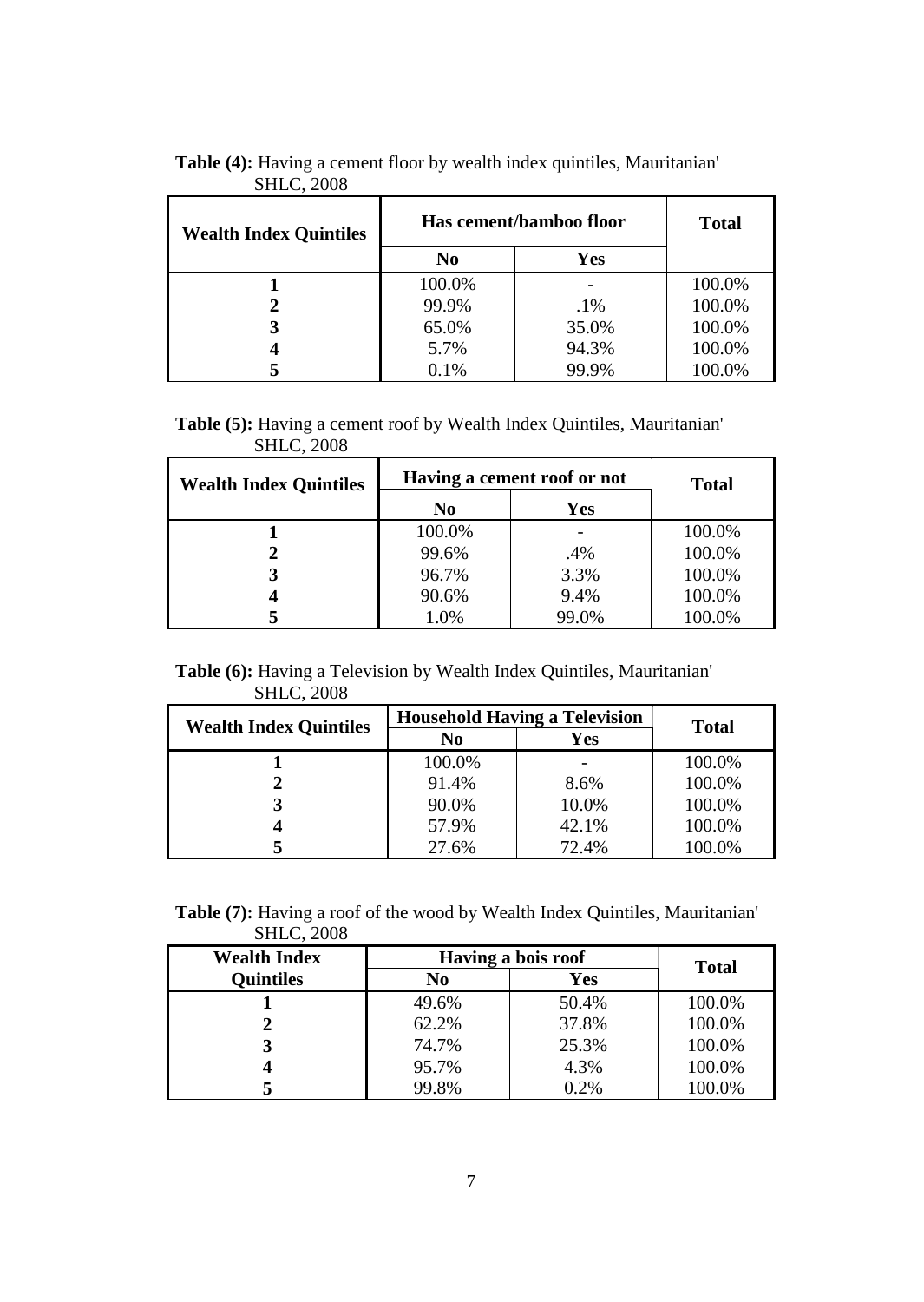| <b>Wealth Index Quintiles</b> | Having an earth/sand floor | <b>Total</b> |        |
|-------------------------------|----------------------------|--------------|--------|
|                               | N <sub>0</sub>             | <b>Yes</b>   |        |
|                               |                            | 100.0%       | 100.0% |
| 2                             | 45.0%                      | 55.0%        | 100.0% |
| 3                             | 99.9%                      | 0.1%         | 100.0% |
|                               | 100.0%                     | 0%           | 100.0% |
|                               | 100.0%                     |              | 100.0% |

# **Table (8):** Having an earth floor by Wealth Index Quintiles, Mauritanian' SHLC, 2008

## **3.2 Classification Differences by Asset Index and Expenditure**

Table (9) showed the households cross-classified by quintiles based on per member expenditures and based on wealth index quintiles. If all households were classified in the same quintiles for each measure, only the diagonal cells would be filled.

| <b>Table (9):</b> A Comparison between Individuals Classified by Expenditure |  |
|------------------------------------------------------------------------------|--|
| and Wealth Index Quintiles, Mauritania, SHLC 2008                            |  |

| <b>Wealth Index</b> | <b>Expenditure</b> |          |       |          |       | <b>Total</b> |
|---------------------|--------------------|----------|-------|----------|-------|--------------|
| <b>Quintiles</b>    |                    |          |       |          | 5     |              |
|                     | $42.1\%$           | 26.8%    | 17.3% | 9.0%     | 4.8%  | 100.0%       |
|                     | 28.6%              | $26.7\%$ | 21.9% | 14.8%    | 8.0%  | 100.0%       |
|                     | 19.0%              | 22.9%    | 22.6% | 18.9%    | 16.5% | 100.0%       |
|                     | 7.2%               | 15.0%    | 22.7% | $29.0\%$ | 26.1% | 100.0%       |
|                     | 3.1%               | 8.5%     | 12.7% | 27.3%    | 48.3% | 100.0%       |

The comparison between households classified by the asset index and per member expenditures reveals that 42.1% of the first quintile households classified by the asset index exactly matched with those classified by household expenditure, while 48.3% of the households in the fifth quintile matched between these two classifications. The lower matching was found in the second, the third and the fourth quintiles.

A comparison between using the asset index and Household/ individual expenditure to identify peoples above or below the poverty line is also explored. Since, the poverty incidence in Mauritania' households was 35% percent (NOS, 2008), therefore, households in the first and second quintiles of the Asset score can be assumed as those having living standards below the poverty line. A comparison between poor households classified by the asset index and national poverty line can show a correlation and consistency between the asset index and household expenditure a frequency for the Zscores has been made and the value corresponding to this percentage has been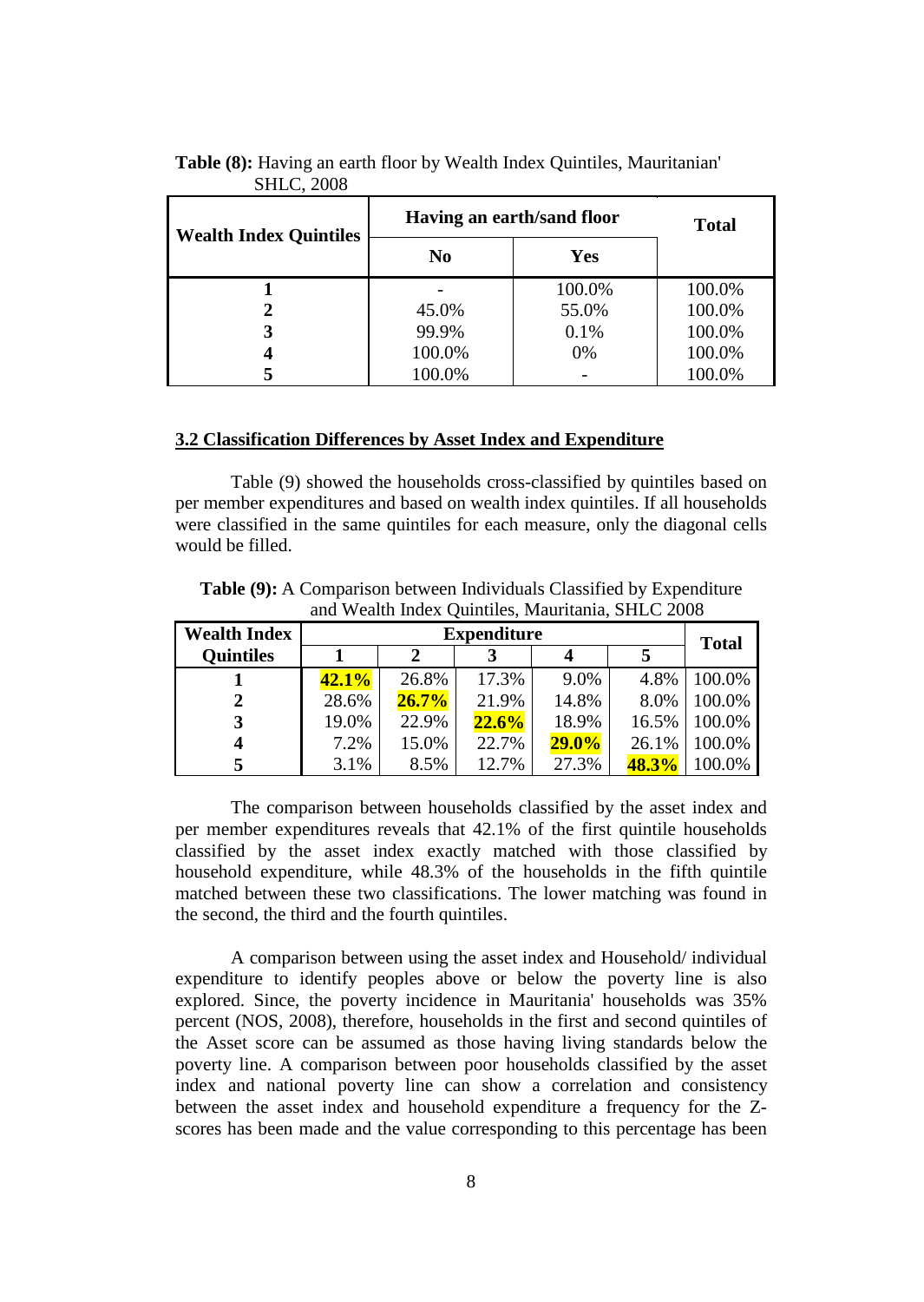used as the value of cutoff, which is based on the household population not the households themselves, therefore, households below this value classified as poor.

Based on this assumption households classified by the wealth index as the poor and those classified by per member expenditure (the expenditures divided by the number of household members and then divided in fifths of the household population) were compared (Table 10). The results showed that 62.6% of households classified by the wealth index as poor exactly matched with those classified by expenditure, while 76.4% of households classified by the wealth index as non-poor correctly matched with those classified by expenditure.

| Poor by the Wealth Index | <b>Poor by Household Expenditure</b> |        |  |  |
|--------------------------|--------------------------------------|--------|--|--|
|                          | <b>Non Poor</b>                      | Poor   |  |  |
| <b>Non Poor</b>          | $76.4\%$                             | 37.4%  |  |  |
| Poor                     | 23.6%                                | 62.6%  |  |  |
| Total                    | 100.0%                               | 100.0% |  |  |

**Table (10):** A Comparison of Poor Household

Also, the results showed that, the correlation between household quintiles determined by the wealth index and expenditure was 0.513 (significant at the 0.01 level).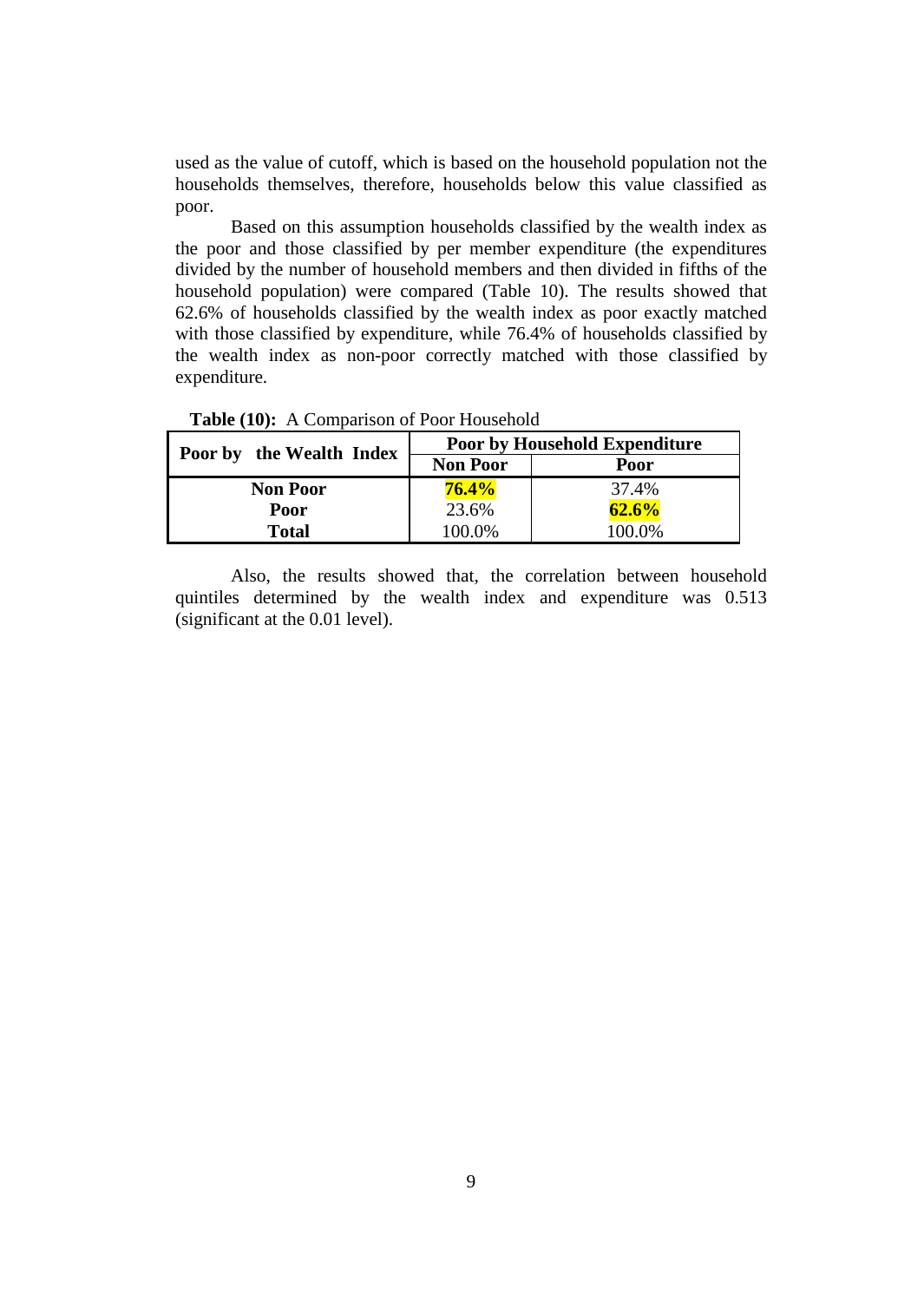#### **4-Conclusions**

Based on these results, it appears that the asset index have the potential for providing alternative living standard rankings of the Mauritanian households. The index is internally coherence and can produce clear differentiation of living standards among different household quintiles. Households with high economical status tended to occupy assets with a high factor score, and vise versa. So, a future study by including other items will be needed.

Also, it is quite clear that the asset index is appropriate to classify the richest and the poorest quintiles (or deciles) than middle quintiles (or deciles). the rate of classification between using the index and household expenditure to identifying the poor is relatively high (62.6 %). These findings support the relatively strong correlation between the asset index and the money metric measure (household expenditure).

It is important to recognize that utilization of the index is strictly limited to providing relative analysis of household welfare; for example, the characteristics of those household in the first quintile (the poorest) versus those in the fifth quintile (the richest) of the distribution. Moreover, the index are limited to be used for monitoring changes in poverty over time because there may be significant changes in household ownership of the index components, which may not necessarily translate into a reduction in material poverty.